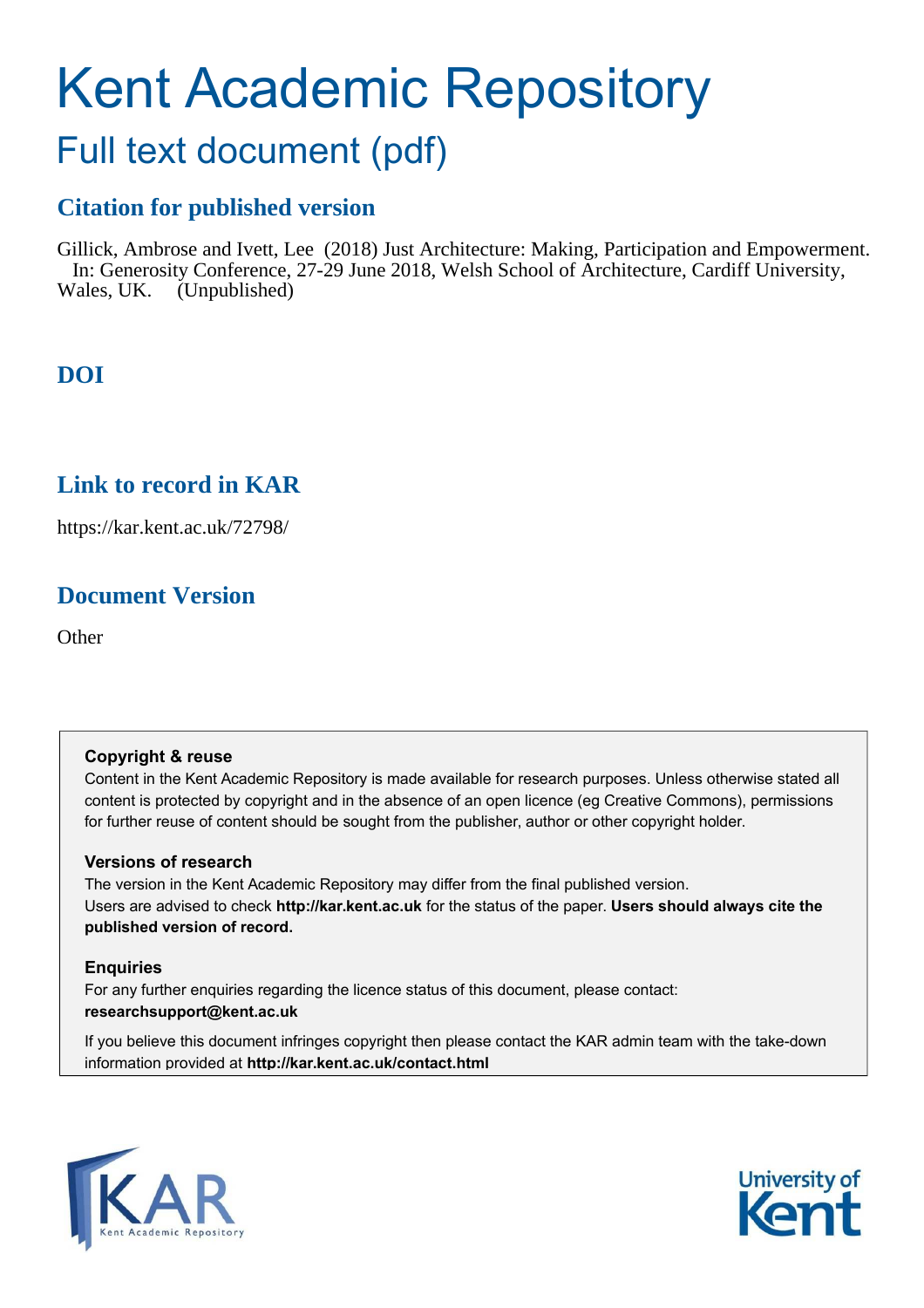### Just Architecture: Making, Participation and Empowerment.

Ambrose Gillick PhD, Glasgow School of Art Lee Ivett, Glasgow School of Art

In the fifty years since the Skeffington Committee was formed to investigate how planning might respond to the broad trend towards community engagement in civic life, participation in the built environment has been stripped of its radicalism and left as little more than a tool for the manipulation of affected communities, serving to soften the blow of mediocre architecture by implicating laypeople in its development.

In contrast to earlier examples of participatory practice and theory, much contemporary praxis locates the value of participants in their ability to reflect upon lost glories and future dreams. Little engagement with the present beyond its relationship to this binary is undertaken, thereby situating the participant's experience within a framework of values which explicitly excludes their everyday experiences. At best, then, the participatory process is reduced to a game which serves little purpose beyond the harvesting of 'local flavour' for the benefit of institutional actors imposing pre-defined agendas. At worst, participation acts as another tool in an already exploitative toolkit designed to distance participants from the value of their own knowledge and day-to-day experience. In any case, participation has largely lost sight of its original intention of giving the city back to the people.

Situated within broader sociological discussions on agency and constructivism in the urban environment, in this paper we discuss how participatory practice can regain its transformative, radical and justice-orientated agenda through collaborative and disruptive acts of making. We discuss how acts of architectural making can locate both the community and institutional actors in 'the present' through their inherently discursive, negotiated, situated and bodily nature. Making as participatory technique, we suggest, reveals and embraces community and individual values, knowledges and transformation. As such, it operates as both a mechanism for empowerment and also an informative analytical and design tool towards better architectural environments.

Lee Ivett and Ambrose Gillick run Baxendale, an research-led architecture and art practice in Govan, Glasgow, which focuses on grassroots social, economic and building development projects with marginal communities. They lecture at the Glasgow School of Art.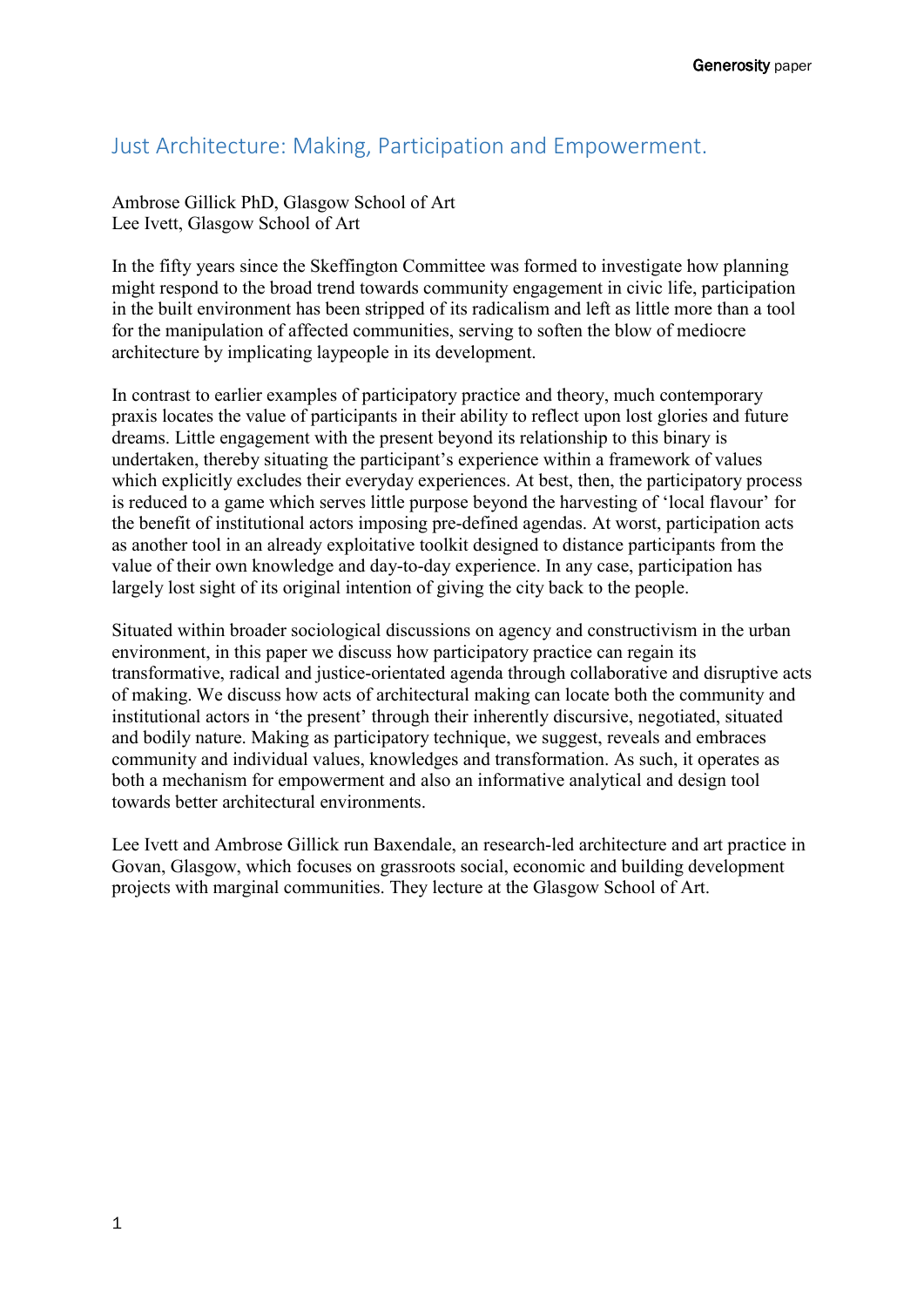#### Introduction

Participation has been on the books now for precisely fifty years, following the 1968 publication of *People and Planning*, otherwise known as the Skeffington Report. This followed the terrible mess postwar planners made with their Corbusian visions for modern city life and the emergence of community voices in opposition. Most of these voices have been lost, being as they were, just the ordinary resistance common to communities subjected to the power of the state. A few institutional activists, like Jane Jacobs, amplified the sentiment. Her book 1961 *The Life and Death of Great American* Cities was published to widespread acclaim (and horror) because it proposed an alternative, essentially anti-modernist vision of urban form based around an organic social complexity which could not be replicated by top-down processes common to modernist visions.

#### Context of Participation

These modernist visions of city change went hand-in-hand with post-industrial objectives of the corporate-state complex, advancing a shift from urban industry to suburbanised service labour. Ostensibly orientated towards clearing the fabric of poverty which blighted inner urban areas whilst also off-shoring industrial production to less unionized countries, updating transport infrastructure in response to car ownership and service-based economies and advancing ideas of social form which promoted a more leisured lifestyle, modernism was applied like a hammer to cities and countryside alike by state and institutional actors with apparently little reference to common values. Resistance was inevitable.

Underlying these strategic changes ran profound ideological ones, reflected in two policy documents: the 1967 Cullingworth Report which set in motion a new model for the provision of social housing which relied upon the third sector and private enterprise. This was followed in 1968 by the Skeffington Report which 'detailed the manner in which 'participation' could be included in the creation of development plans, and can therefore be read as a continuation of Cullingworth's process of sharing the load of urban renewal, this time with community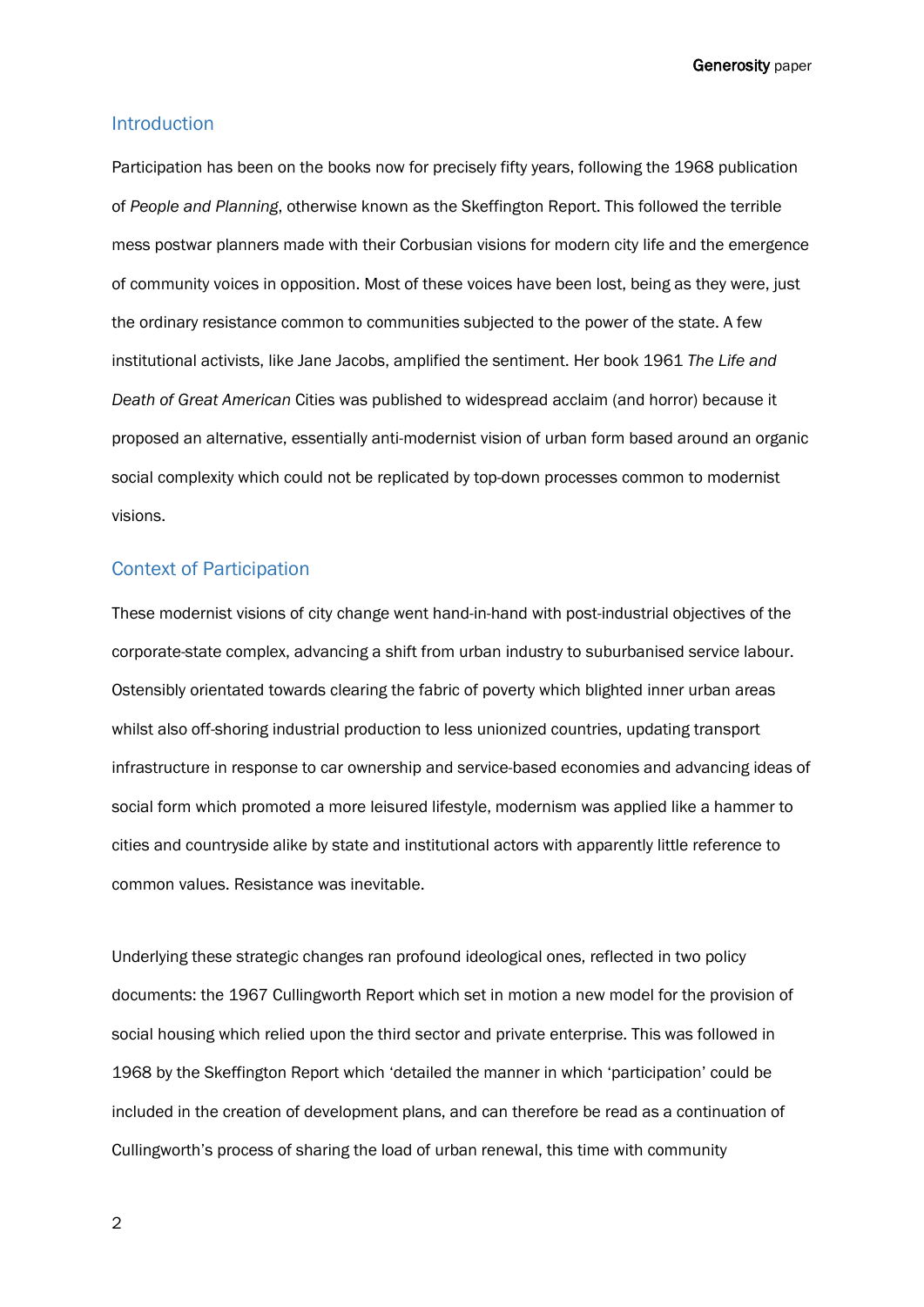organisations. 'Participation' was defined as 'the act of sharing in the formulation of policies and proposals', though it is made clear that responsibility for development would continue to rest with the local authority. In addition, Skeffington was concerned with 'Education in planning', especially the use of media to promote development plans and inform the general public but was conscious of the risk active participation represented to the silent majority who tended not to get involved. Whilst Skeffington stopped short of explaining how participation might go beyond what Sherry Arnstein saw as 'Tokenism' and required no active role for citizens in the implementation of any development, it was this report perhaps more than any other which changed the way cities in the modern period had been planned. Skeffington enabled a new, small-scale, locally sanctioned approach to grow which both reflected the democratic urges of the day and the critique of diminished rights available in the modern city.

#### Problems of participation

We've come a long way from the vision, however limited, of 1968 for, whilst 'participation' has been incorporated into the language of planning and architecture, this new status has perhaps more than anything ensured its definition and role can now be described and controlled by institutional actors - that is, by those organisations which participation was meant to keep in check! As a consequence, we have participatory practice which operates through a narrow set of defined tools - charrette community design workshops, planning pilots and toolkits, place making initiatives – and produce a limited set of outputs – slick documentation and cheap public art, but which are all organised from an epistemological position which foregrounds professional and institutional knowledge, language and values, and which presupposes current deficiencies and absences in the 'recipient' community group. Thus the past is hallowed and the future yearned for.

If you only ask people about the past and the future, you set aside the value of the present or the generally positive everyday experiences of those rather mundane, everyday activities which constitute much of life. This is not a recipe for contentment, and it strikes me as particularly bad psychology, indicating as it does that the present is problematic and in the main, bad (or at least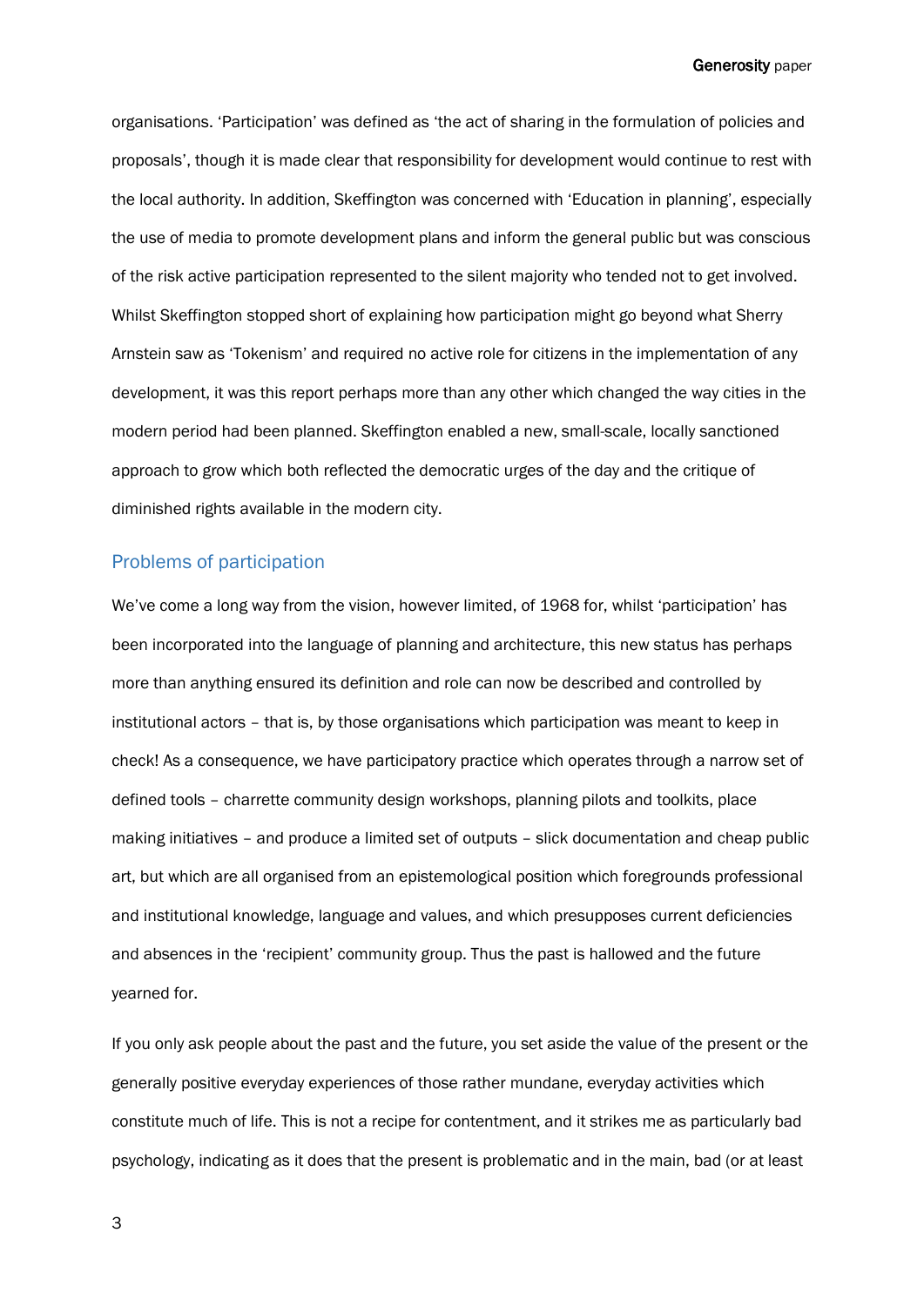significantly deficient). This ties into expressions applied to urban realm, particularly areas about to be subjected to some form of renewal, such as 'sustainable development' – implying the nonsustainability of existing everyday lives, and 'resilience', which in turn implies that people's lives are characterized by assault, violence and besiegement. These terms ignore the existence of sustainable, resilient participatory activity in neighbourhoods, but instead enforce a mode of participation, now in the form of charrettes, seemingly so as to enable institutional actors to engage with areas and asserts that they have taught them something. But certainly not to reveal anything, and not, it's clear, to redistribute agency from the empowered to the marginalised; nor to effectively reveal the actual nature and content of the lives of resident populations. It's all very bizarre and the more I think about it, the less sense it seems to make.

But all is not lost. Fruitful participation can occur when financially privileged, empowered and knowledgeable actors become involved in the lives of communities as they find them and use tools and mechanisms which work to generate a 'present-ness' in the communities in which they operate. This is not only a generous, supportive and graceful way to go, but also that in so being, it offers much clearer insights into the lives, desires, needs and opportunities of any given context. This can be effectively achieved through collaborative acts of making.

Making has an historically significant lineage in the literature, from the anti-industrialist processes of Victorian romantics through vernacular studies into Heidegger, Sennett, Bhabba and on, nuancing ideas of indigeneity, craft, post-colonialism, identity and the future of labour, even if they sometimes come from that rather awkward quasi-transcendental position common to people who don't actually make anything but rather like the 'concept' of it anyway. It is gaining traction once again amongst designers in response to market forces (it sells) and a growing awareness of the way modern urban life has alienated people from the material reality of their own lives, particularly in terms of the ability to service their own basic needs, and particularly the capacity to make their architectural and urban realm according to their personal and collective socio-cultural values.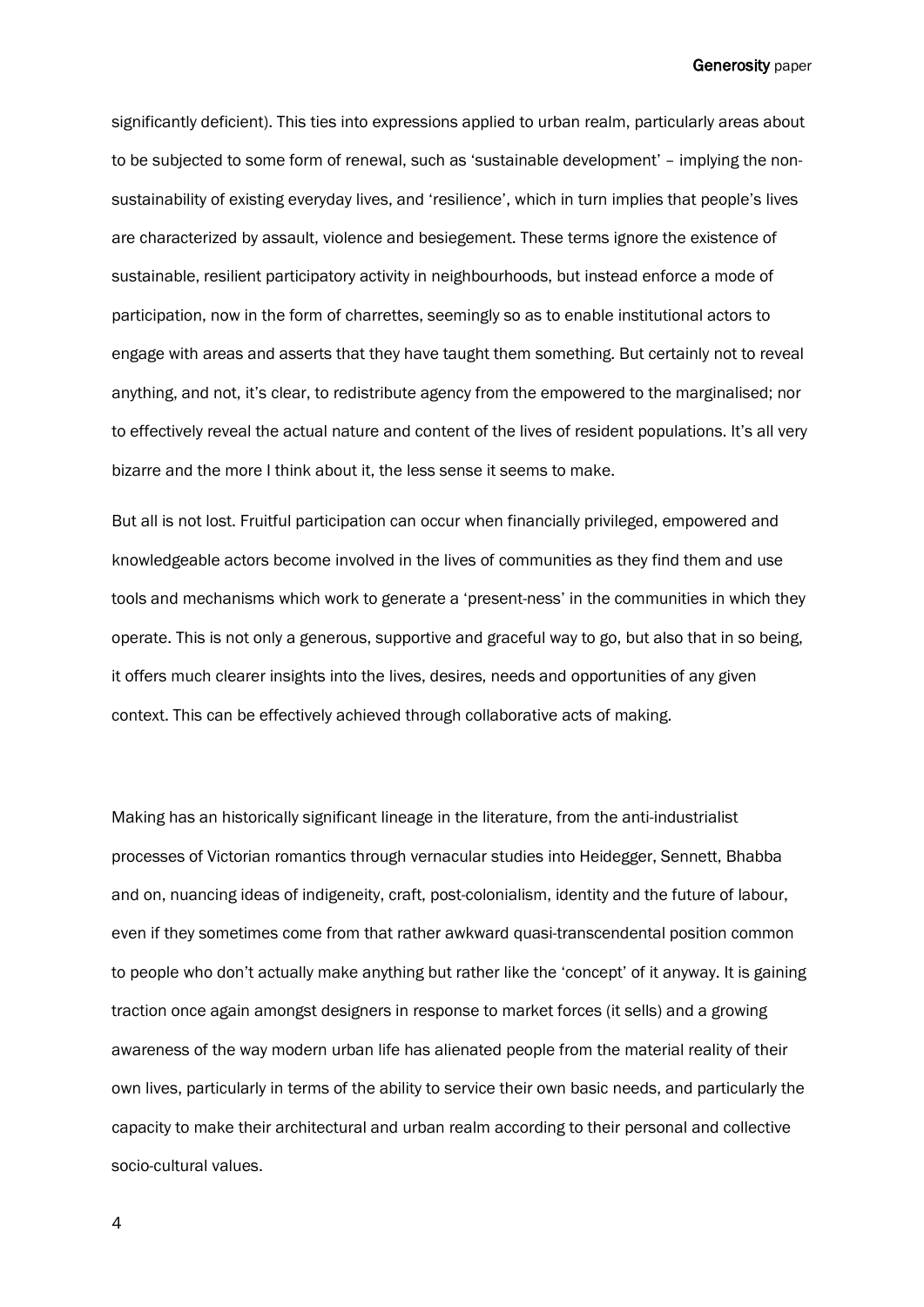In the following, I'll describe some recent projects I've overseen which have attempted to do this.

#### **Solutions**

#### Hamilton Hill

At Hamilton Hill we were invited by a faith group to help challenge a council/housing association proposal to redevelop an area of public land to the north of Glasgow's city centre into 700 housing units. The land had previously been industry and housing but following deindustrialization, had become firstly waste land and then, over the years, a local park, complete with goals, swings, mature trees and decent planting. It wasn't pristine - nothing in the area is – but it served a series of complex and overlapping social needs which were not revealed via the council's expensive charette process, which played the usual game of discussing the longlost and longed for assets of the past whilst promoting unrealisable fantasy futures which no one with any power was ever going to actually try and achieve. The community knew this and asked us to help them describe the nature of their place as they saw and used it. We began a build project, working alongside other groups and the community, erecting by hand a very small pavilion of largely pre-fabricated elements. This provided us with an opportunity to work alongside people, to be active and to speak, share and discuss. There is an immediacy and spontaneity to conversation carried out like this which cannot be replicated through desk-based oral consultation. Through this, we got a sense of the identity of the area and its inhabitants which immediately went way beyond the rhetoric of participatory *visioning* found in the housing associationís consultation. In addition, through bodily making a thing in a space, with all the complexity and utility required to achieve the build - electricity, screws, transport, paint as well as refreshment, loo breaks, food - we began to understand how the area operated (or not) as a productive environment, what its assets and limitations were. Finally, acts such as this are directly disruptive for both institutional and community actors - they reshape urban space, providing small moments that challenge common narratives about value and capacity in a community, they can transform space by helping to embody existing uses of a site and they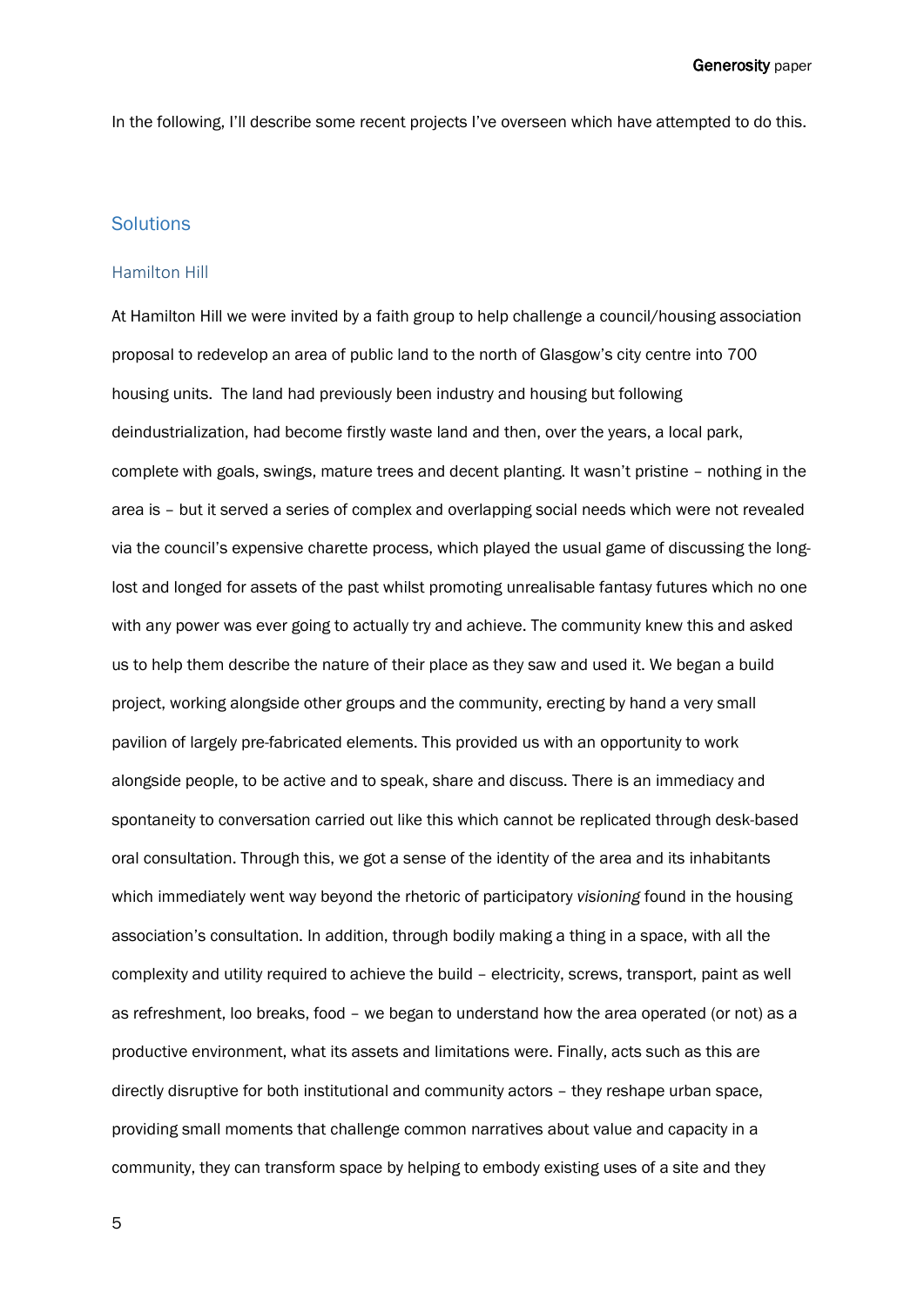provide a starting point to begin new discussions and activities on a site. Principally, though, they remind people that they can do stuff to change their own environment.

#### Govan Rope

At Govan and working with collaborating artist Ben Parry, Baxendale produced a structure on the old Graving Dock, using rope found on site, plywood and cable ties. A similar project was produced in very similar conditions on the dockside in Gdansk. The project was part art, part architecture and part challenge, to the site as a derelict space, the owners of the site who cannot agree on a way forward for what must be one of the best pieces of urban infrastructure in Scotland, to the locals who occupy and vandalize it. Built over a weekend and with a budget of £1500, the piece provided insight to both need and identity within the community, and the contested nature of the space became visible. The slow coiling of the rope onto an armature over the course of a day was a performance both of disruption and of craft and care, a demonstration that something could be done; the output of a human-scaled thing in an environment subject to such vast forces and narratives. Local youth burnt the Govan project within a couple of days of its completion, an outcome which acted as a very precise corrective to us as it indicated significant and genuine concerns about agency and meaning in such work as it relates to cultural value systems (The project was highly commended by the main architectural award the following week.) and the way work of our kind can appear to impose, the ownership of marginalization, what urban realm improvements and gentrification means to the gentrified and how, given another shot, a project of this kind might be done differently with and not to the community, but to the same analytical and exploratory ends.

(Gdansk remains)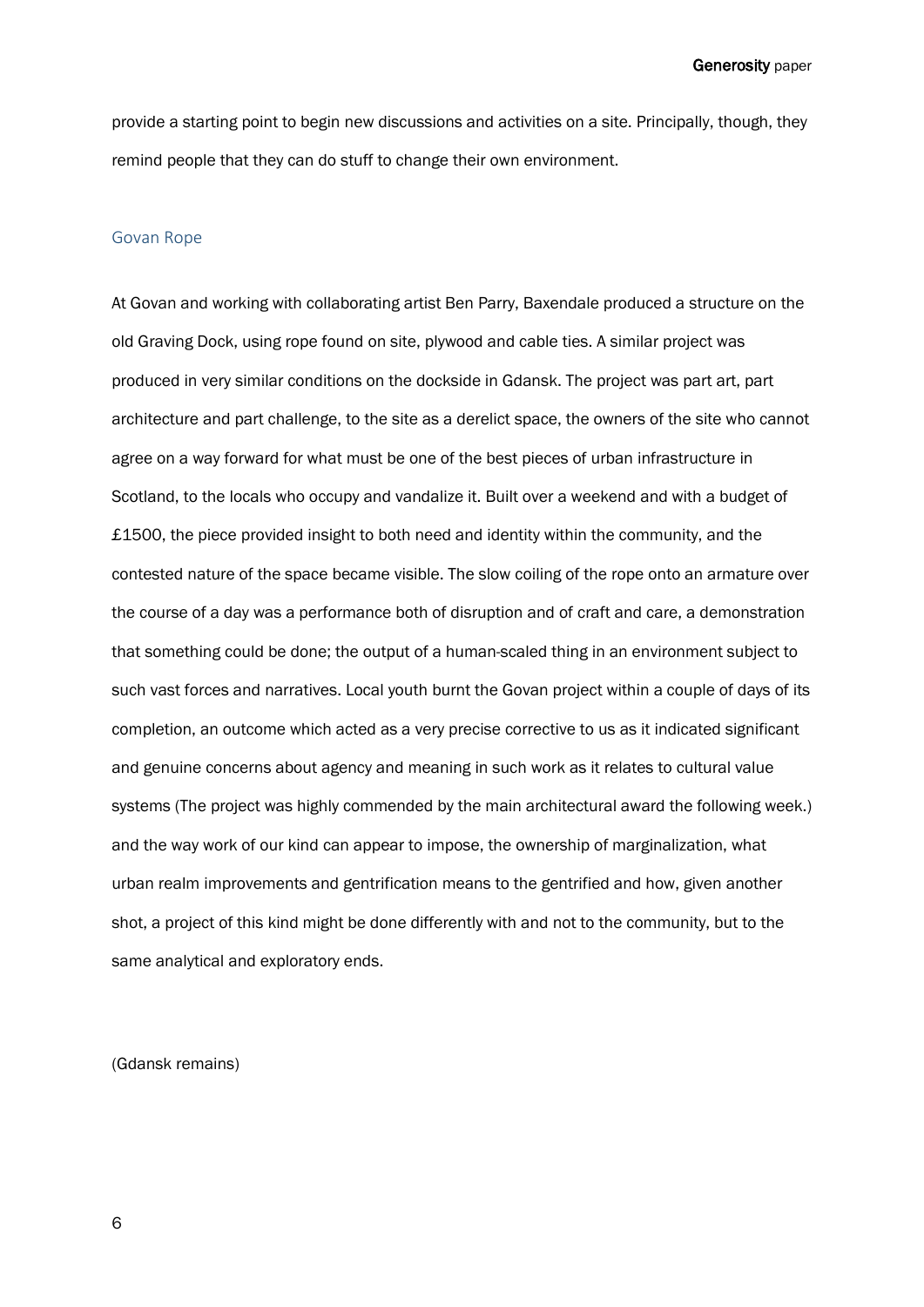#### **Dundee**

In Dundee Baxendale were approached by a third sector organisation which works to reengage people with the world of work by linking people with voluntary associations, They asked us to help the communities in Lochee become better able to exploit the natural and social assets that exist in the area. The project was to have a focus of healthy eating and urban food, in response to poor diet and a multi-ethnic population which was seen to require assistance in gelling. Working with various groups, we devised a community kitchen and eating facility which we built in an old Levi factory. This unit, which is quite large, is composed of quite simple elements which can be built and demounted easily and taken in a van between various existing community gardens to act as a facilitator of events. Our interest here, as elsewhere, has not been the development of a lowest common denominator community-led build so much as it has been to instigate activity in marginal and underutilised public resources through the use of something rather flash and grand. The activity of making here, does not promote the use of participation as a means of gaining craft skills - we're conscious that the nature and length of the schemes we're part of don't have that logic within them - but rather use the simple acts and negotiations common to construction work to precipitate collective conversation and action.

#### Venice

Under the curatorial (or anti-curatorial) guidance of Peter McCaughey/ Wave Particle, Baxendale were part of a team of artists, film-makers and designers who produced Scotland's collateral submission for this yearís Venice Biennale. The work played on ideas and aesthetics common to our work and the event's over-arching theme - Freesoup - and the opportunity afforded by an externally-funded and curated project - was an opportunity to use our process in a more directly ëexperimentalí way. The design played on formal ideas of the block and vennel, with a timber frame dividing a large garden into three distinct rooms - for work, play and performance. The frame itself was conceived as being a space that could be manipulated over the six months of the festival, ostensibly to articulate a challenge to the increasingly curated, clean and anodyne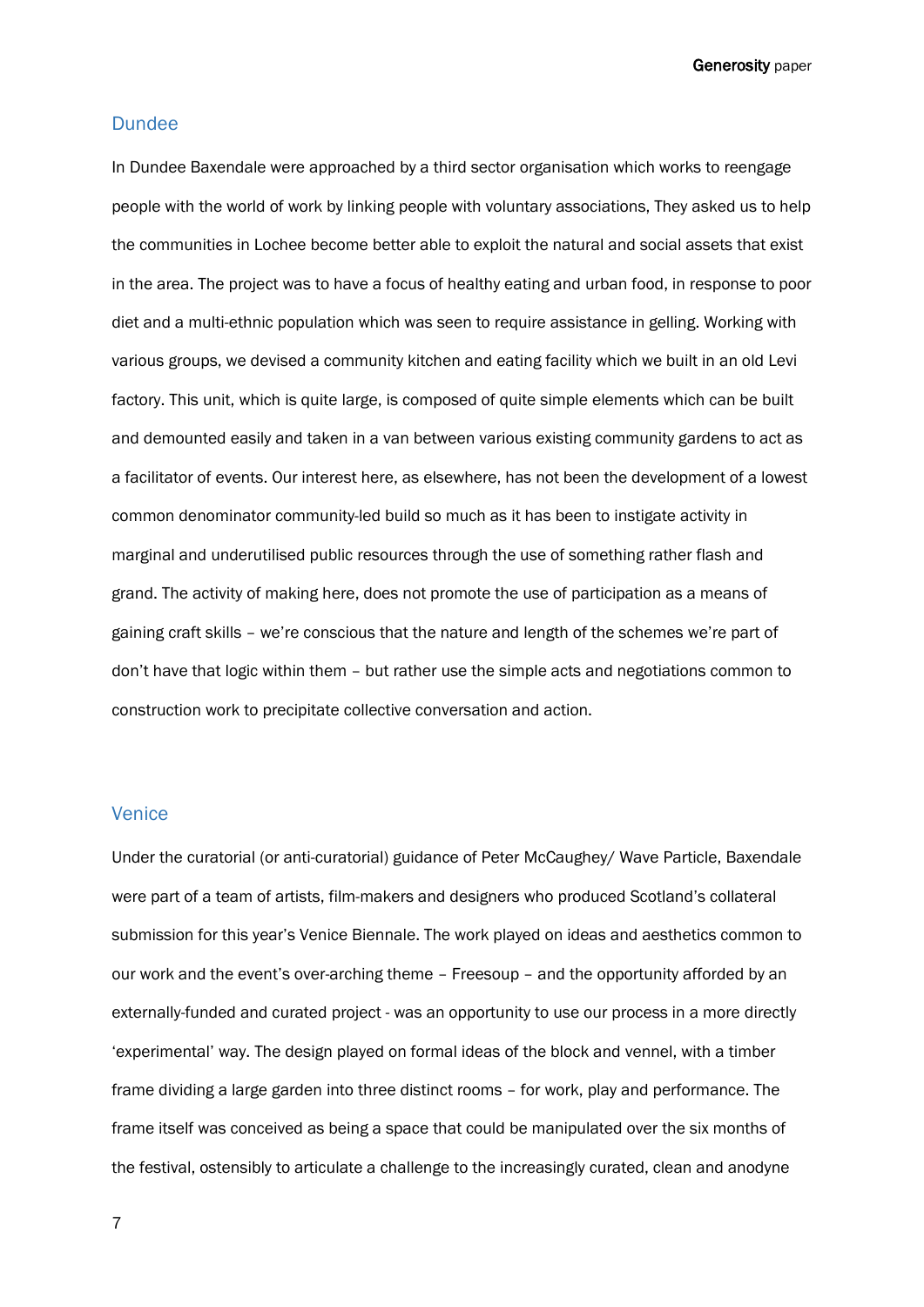public realm in the city – where once the lanes and pavements of Venice were the location of civic life, they have now been reduced to a sort of promenade for Instagramming tourists and behaviour permitted in these spaces has been curtailed in response.

The armature was hand built by a few labourers to a precise engineering spec defined by the Biennale. Materials were left on site to enable further work by visitors. Artists undertook events which sought to reinvigorate a sense of the civic in the surrounding streets and squares and to capture public attention. The upshot of all this is still developing but, as one of the few parks in the city, it has developed a large and dedicated user group, particularly mothers, who are exploring ways of bringing the space into public ownership. It has grown physically, but of greater importance is the way social activity has developed around it. The continued making of interventions on and around the armature have become a means of instigating other city-based social activity, not least performance and outdoor cinema. This may seem small and insignificant but in an environment as closely curated as Venice this is no mean feat and represents fairly significant disruption.

#### Test Unit 2018

Test Unit is a summer school organised in Glasgow by a collective of design, architecture and urban development agencies, including Baxendale, with financial support from institutional stakeholders, including state, third sector and higher education bodies. Operating out of recommissioned industrial buildings, Test Unit runs short programmes that uses making as a way of exploring the social, material, logistical and spatial nature of small unused or derelict sites in inner-Glasgow, and their potential as sites of/ for creative practices as part of a wider discussion about the nature of urban renewal. Recognising the deficiencies of customary talking-based approaches to participation, Test Unit uses the rapid prototyping of built interventions as a means of testing the physical and social boundaries of discrete sites.

This yearís programme saw the development of a derelict meanwhile space. Body-based and sensory analysis was conducted – literally gauging the site's identity using the body as a measuring tool - followed by a rapid design and building process using materials gained from